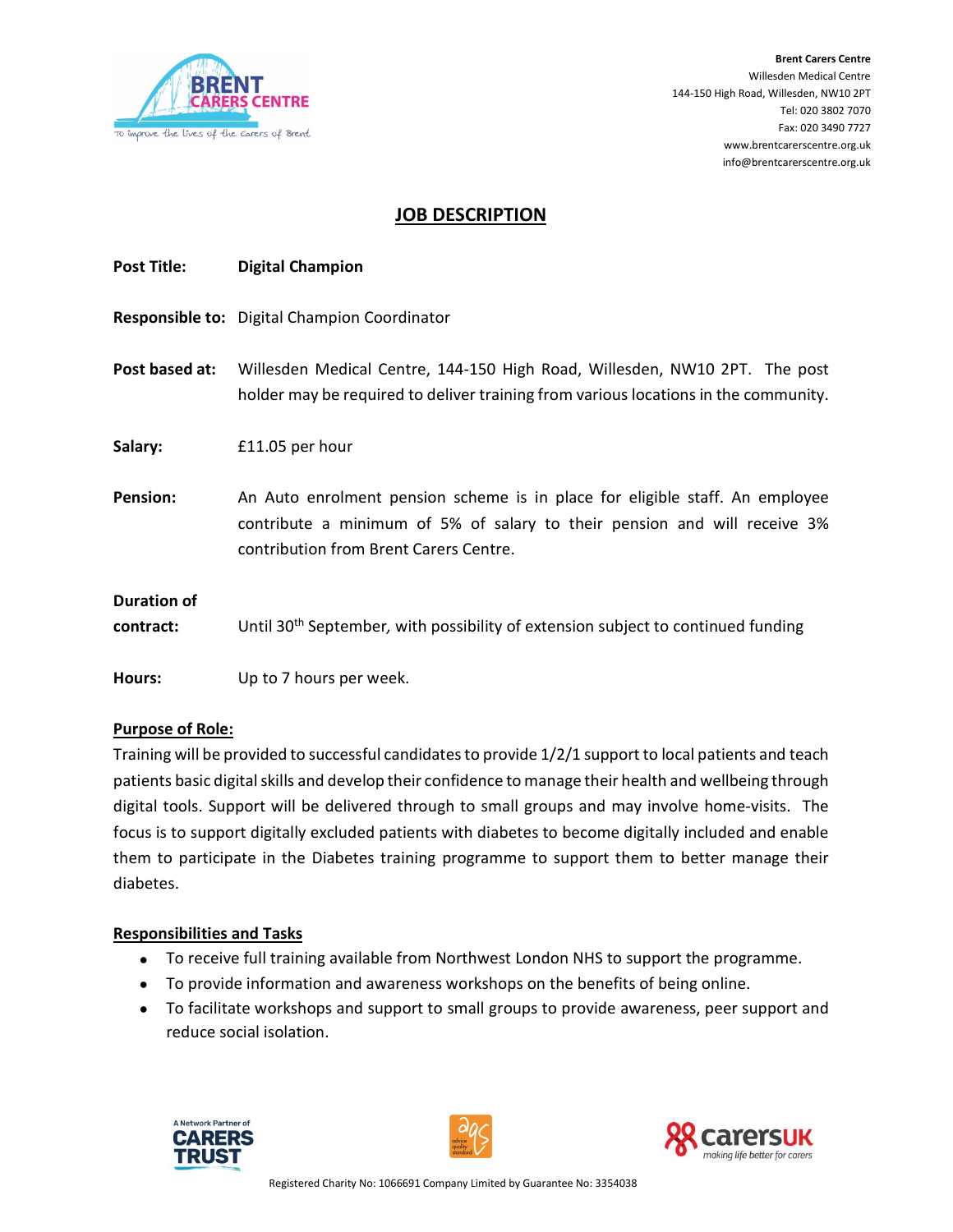- $\bullet$  To work with individuals on a 1/2/1 basis to help them to learn basic digital skills, to enable individuals to do a range of simple things like:
	- $\checkmark$  Showing a beginner how to set up an email account
	- $\checkmark$  Helping someone to use the internet to access health services online using NHS Resources
	- $\checkmark$  Teaching someone how to download NHS apps and on-line consultations
	- $\checkmark$  Accessing Know Diabetes and tools to better manage diabetes General
- To collate information for evaluation, monitoring purposes.
- To produce weekly and monthly reports of all activities.
- To develop efficient systems and have good communications, ie use of shared calendars, booking systems etc.
- To ensure that administrative systems, and all policies, and procedures are maintained, such as confidentiality, data protection, GDPR, health & safety, safeguarding, equalities and diversity etc., are always adhered to.
- Any other appropriate duties commensurate with this post.

### General

- To attend and contribute to team, supervision and staff appraisal meetings.
- To be willing to work the occasional weekend / evening when required.
- To attend and contribute to training where appropriate as directed by your line manager.
- To act at all times in accordance with all Brent Carers Centre's policies, procedures and quality marks.
- To work in co-operation and collaboration with colleagues from within Carers Trust, Carers UK and any other umbrella agency which Brent Carers Centre is a member of.